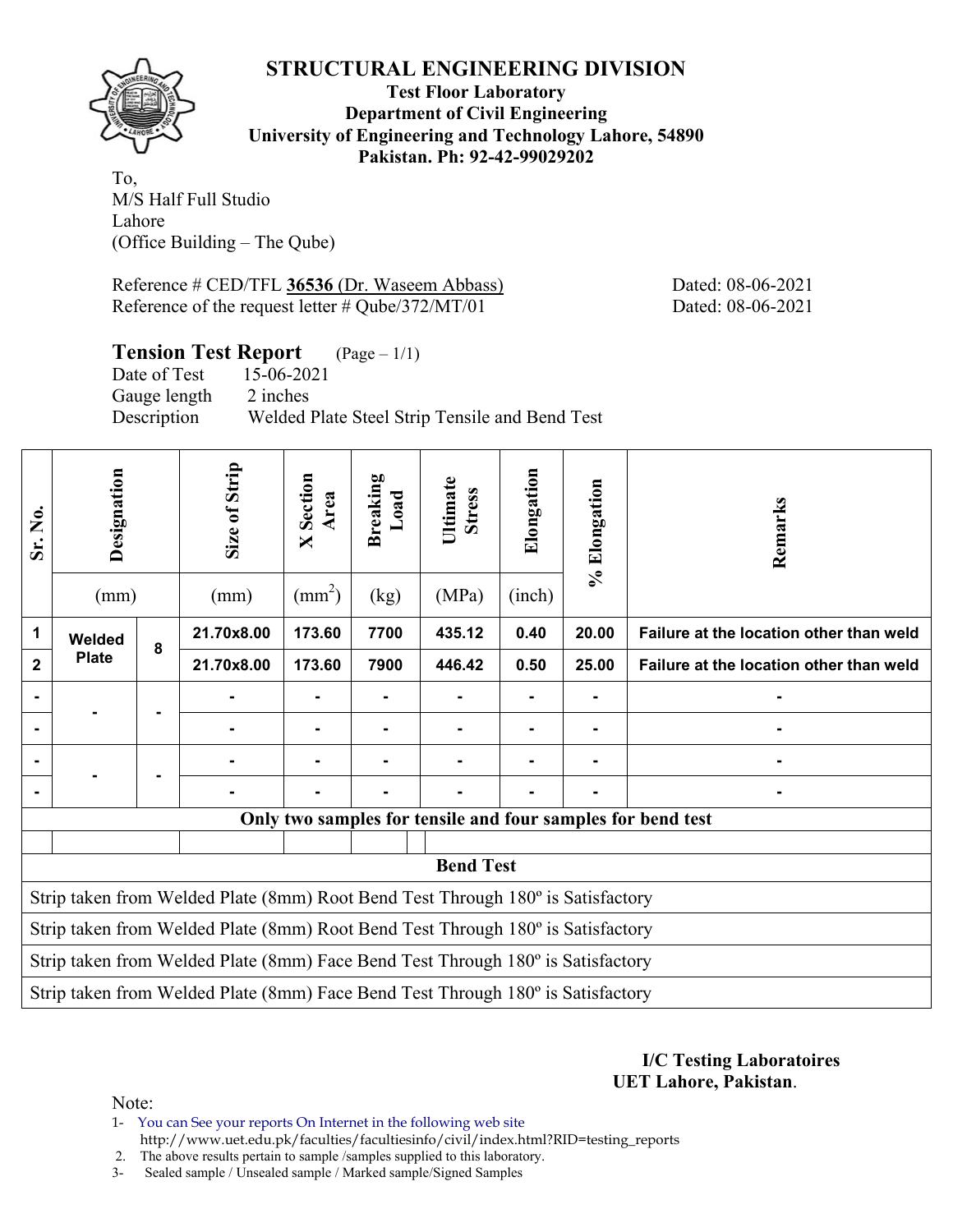

#### **Test Floor Laboratory Department of Civil Engineering University of Engineering and Technology Lahore, 54890 Pakistan. Ph: 92-42-99029202**

To, Resident Engineer ACE, Danish School Establishment of Daanish School (Boys & Girls) at Mankera District Bhakkar

| Reference # CED/TFL 36559 (Dr. Waseem Abbass)                  | Dated: 14-06-2021 |
|----------------------------------------------------------------|-------------------|
| Reference of the request letter $\#$ ACE/RE-PDS/MNK/BHK/21/415 | Dated: 14-06-2021 |

# **Tension Test Report** (Page -1/1)

Gauge length 8 inches

Date of Test 15-06-2021 Description Deformed Steel Bar Tensile and Bend Test as per ASTM-A615

| Sr. No.        | Weight                   |                          | Diameter/<br><b>Size</b><br>(inch) |         | Area<br>$(in^2)$         | <b>Yield load</b>                                   | <b>Breaking</b><br>Load |         | <b>Yield Stress</b><br>(psi) |                                                                 | <b>Ultimate Stress</b><br>(psi) | Elongation               | % Elongation                 | Remarks |
|----------------|--------------------------|--------------------------|------------------------------------|---------|--------------------------|-----------------------------------------------------|-------------------------|---------|------------------------------|-----------------------------------------------------------------|---------------------------------|--------------------------|------------------------------|---------|
|                | (1bs/ft)                 | Nominal                  | <b>Actual</b>                      | Nominal | Actual                   | (kg)                                                | (kg)                    | Nominal | Actual                       | Nominal                                                         | Actual                          | (inch)                   |                              |         |
| $\mathbf{1}$   | 0.372                    | 3/8                      | 0.373                              | 0.11    | 0.109                    | 3800                                                | 5200                    | 76200   | 76650                        | 104200                                                          | 104900                          | 0.90                     | 11.3                         |         |
| $\mathbf{2}$   | 0.374                    | 3/8                      | 0.374                              | 0.11    | 0.110                    | 3800                                                | 5200                    | 76200   | 76100                        | 104200                                                          | 104200                          | 1.00                     | 12.5                         |         |
| $\overline{a}$ |                          | $\overline{\phantom{0}}$ |                                    |         |                          |                                                     |                         |         |                              |                                                                 |                                 |                          | $\qquad \qquad \blacksquare$ |         |
| $\blacksquare$ | $\overline{\phantom{a}}$ | $\overline{\phantom{0}}$ |                                    | Ξ.      | $\overline{\phantom{a}}$ |                                                     |                         |         |                              |                                                                 | $\overline{\phantom{0}}$        | $\blacksquare$           | $\qquad \qquad \blacksquare$ |         |
| $\blacksquare$ | $\overline{\phantom{0}}$ | $\overline{\phantom{0}}$ | $\blacksquare$                     | -       | $\overline{\phantom{a}}$ |                                                     |                         |         |                              |                                                                 | $\overline{\phantom{0}}$        | $\overline{\phantom{0}}$ | $\qquad \qquad \blacksquare$ |         |
|                |                          |                          |                                    |         | $\overline{\phantom{0}}$ |                                                     |                         |         |                              |                                                                 |                                 |                          |                              |         |
|                |                          |                          |                                    |         |                          |                                                     |                         |         |                              | Note: only two samples for tensile and one sample for bend test |                                 |                          |                              |         |
|                |                          |                          |                                    |         |                          |                                                     |                         |         |                              |                                                                 |                                 |                          |                              |         |
|                |                          |                          |                                    |         |                          |                                                     | <b>Bend Test</b>        |         |                              |                                                                 |                                 |                          |                              |         |
|                |                          |                          |                                    |         |                          | 3/8" Dia Bar Bend Test Through 180° is Satisfactory |                         |         |                              |                                                                 |                                 |                          |                              |         |
|                |                          |                          |                                    |         |                          |                                                     |                         |         |                              |                                                                 |                                 |                          |                              |         |
|                |                          |                          |                                    |         |                          |                                                     |                         |         |                              |                                                                 |                                 |                          |                              |         |

**I/C Testing Laboratoires UET Lahore, Pakistan**.

Note:

1- You can See your reports On Internet in the following web site http://www.uet.edu.pk/faculties/facultiesinfo/civil/index.html?RID=testing\_reports

2. The above results pertain to sample /samples supplied to this laboratory.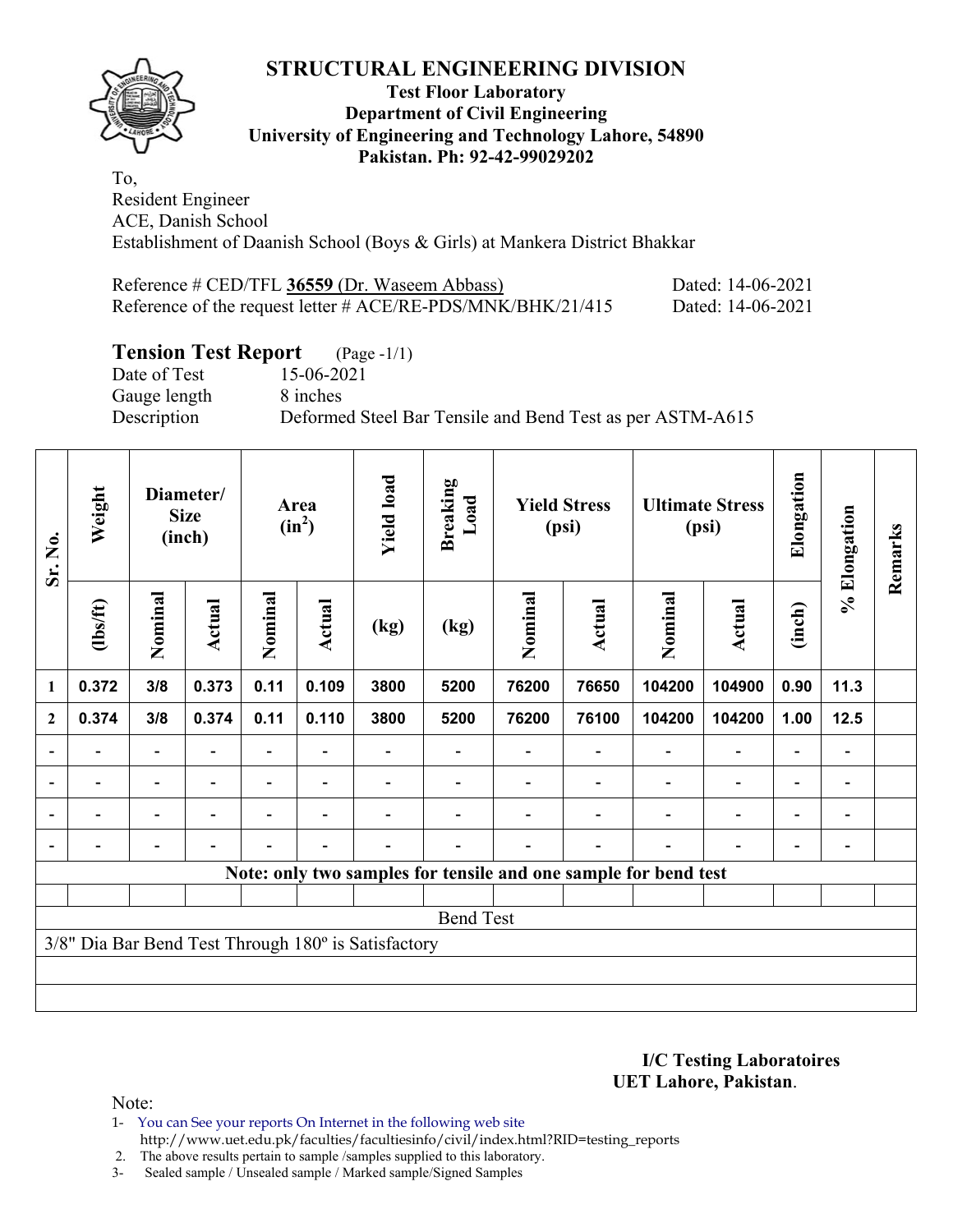



#### **Test Floor Laboratory Department of Civil Engineering University of Engineering and Technology Lahore, 54890 Pakistan. Ph: 92-42-99029202**

To, M/S SA-RA Group Lahore

(Procurement of Plant, Design, Supply, Installation, Testing and Commission of 220 kV Double Circuit Transmission Line on Rail Conductor from D.I Khan to Zhob)(Approx. 220km) Reference # CED/TFL **36560** (Dr. Waseem Abbass) Dated: 14-06-2021 Reference of the request letter # MIG/2021/540 Dated: 11-06-2021

# **Tension Test Report** (Page -1/1)

Date of Test 15-06-2021 Gauge length 8 inches

Description Deformed Steel Bar Tensile and Bend Test as per ASTM-A615

| Sr. No.      | Weight                                        |                   | Diameter/<br><b>Size</b> |         | Area<br>$(in^2)$ | <b>Yield load</b> | <b>Breaking</b><br>Load |         | <b>Yield Stress</b><br>(psi) |                                                                      | <b>Ultimate Stress</b><br>(psi) | Elongation | % Elongation | Remarks                                 |
|--------------|-----------------------------------------------|-------------------|--------------------------|---------|------------------|-------------------|-------------------------|---------|------------------------------|----------------------------------------------------------------------|---------------------------------|------------|--------------|-----------------------------------------|
|              | $lbsft$                                       | Nominal<br>$(\#)$ | Actual<br>(inch)         | Nominal | <b>Actual</b>    | (kg)              | (kg)                    | Nominal | <b>Actual</b>                | Nominal                                                              | <b>Actual</b>                   | (inch)     |              |                                         |
| 1            | 0.390                                         | $\mathbf{3}$      | 0.382                    | 0.11    | 0.115            | 4100              | 5100                    | 82200   | 78790                        | 102200                                                               | 98000                           | 1.00       | $12.5$       |                                         |
| $\mathbf{2}$ | 0.368                                         | $\mathbf{3}$      | 0.371                    | 0.11    | 0.108            | 3600              | 4500                    | 72200   | 73420                        | 90200                                                                | 91800                           | 1.00       | 12.5         | <b>Steel</b><br>$\overline{\mathbf{s}}$ |
| 3            | 0.366                                         | $\mathbf{3}$      | 0.370                    | 0.11    | 0.108            | 3500              | 4500                    | 70200   | 71710                        | 90200                                                                | 92200                           | 1.10       | 13.8         |                                         |
|              |                                               |                   |                          |         |                  |                   |                         |         |                              |                                                                      |                                 |            |              |                                         |
|              |                                               |                   |                          |         |                  |                   |                         |         |                              |                                                                      |                                 |            |              |                                         |
|              |                                               | -                 |                          |         |                  |                   |                         |         |                              |                                                                      |                                 |            |              |                                         |
|              |                                               |                   |                          |         |                  |                   |                         |         |                              | Note: only three samples for tensile and three samples for bend test |                                 |            |              |                                         |
|              |                                               |                   |                          |         |                  |                   |                         |         |                              |                                                                      |                                 |            |              |                                         |
|              |                                               |                   |                          |         |                  |                   | <b>Bend Test</b>        |         |                              |                                                                      |                                 |            |              |                                         |
|              | #3 Bar Bend Test Through 180° is Satisfactory |                   |                          |         |                  |                   |                         |         |                              |                                                                      |                                 |            |              |                                         |
|              | #3 Bar Bend Test Through 180° is Satisfactory |                   |                          |         |                  |                   |                         |         |                              |                                                                      |                                 |            |              |                                         |
|              | #3 Bar Bend Test Through 180° is Satisfactory |                   |                          |         |                  |                   |                         |         |                              |                                                                      |                                 |            |              |                                         |

Witness by Sohaib Ali (Sub-Engineer NESPAK)

#### **I/C Testing Laboratoires UET Lahore, Pakistan**.

Note:

1- You can See your reports On Internet in the following web site http://www.uet.edu.pk/faculties/facultiesinfo/civil/index.html?RID=testing\_reports

2. The above results pertain to sample /samples supplied to this laboratory.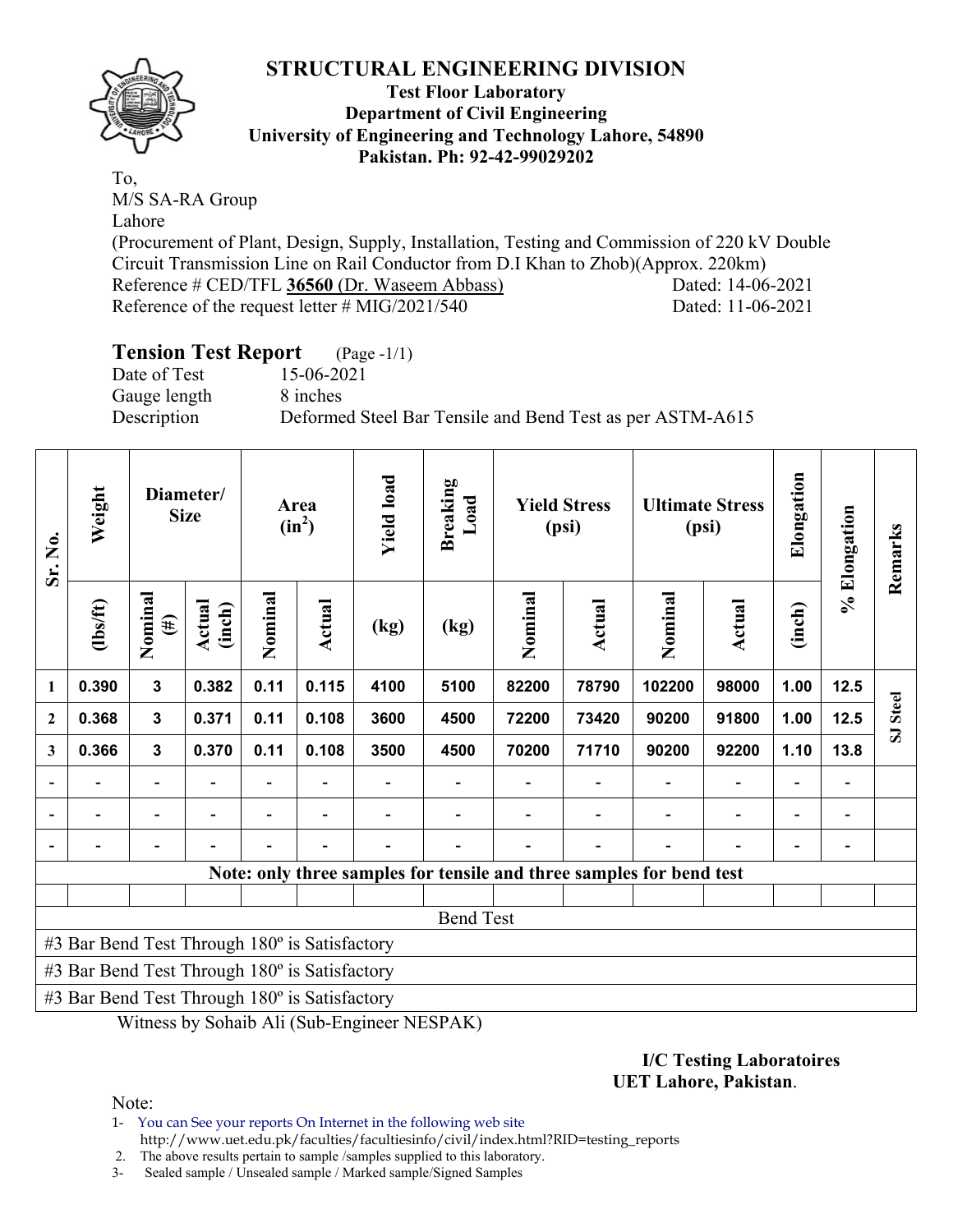

#### **Test Floor Laboratory Department of Civil Engineering University of Engineering and Technology Lahore, 54890 Pakistan. Ph: 92-42-99029202**

To, Sub Divisional Officer Buildings Sub Division Assembly, Lahore (Construction of MPA Hostel, Lahore (Phase-II) Group No. 02)

Reference # CED/TFL 36561 (Dr. Waseem Abbass) Dated: 14-06-2021 Reference of the request letter # 417 Dated: 03-06-2021

## **Tension Test Report** (Page -1/1) Date of Test 15-06-2021 Gauge length 8 inches Description Deformed Steel Bar Tensile and Bend Test as per ASTM-A615

| Sr. No.      | Weight                   |                          | Diameter/<br><b>Size</b><br>(inch) |                          | Area<br>$(in^2)$ | <b>Yield load</b>                                   | <b>Breaking</b><br>Load |         | <b>Yield Stress</b><br>(psi)                                    |                | <b>Ultimate Stress</b><br>(psi) | Elongation               | % Elongation                 | Remarks |
|--------------|--------------------------|--------------------------|------------------------------------|--------------------------|------------------|-----------------------------------------------------|-------------------------|---------|-----------------------------------------------------------------|----------------|---------------------------------|--------------------------|------------------------------|---------|
|              | $\frac{2}{10}$           | Nominal                  | <b>Actual</b>                      | Nominal                  | Actual           | (kg)                                                | (kg)                    | Nominal | <b>Actual</b>                                                   | Nominal        | <b>Actual</b>                   | (inch)                   |                              |         |
| 1            | 0.376                    | 3/8                      | 0.375                              | 0.11                     | 0.110            | 3100                                                | 4700                    | 62200   | 61870                                                           | 94200          | 93900                           | 1.30                     | 16.3                         |         |
| $\mathbf{2}$ | 0.371                    | 3/8                      | 0.372                              | 0.11                     | 0.109            | 3100                                                | 4500                    | 62200   | 62720                                                           | 90200          | 91100                           | 1.50                     | 18.8                         |         |
|              | $\overline{\phantom{0}}$ | $\overline{\phantom{a}}$ |                                    | Ξ.                       |                  |                                                     |                         |         |                                                                 |                | $\overline{a}$                  | $\overline{a}$           |                              |         |
|              | $\overline{\phantom{0}}$ | $\overline{\phantom{a}}$ | $\overline{\phantom{0}}$           | $\overline{\phantom{0}}$ | $\blacksquare$   |                                                     |                         |         | -                                                               | $\overline{a}$ | $\qquad \qquad \blacksquare$    | $\overline{\phantom{a}}$ | $\blacksquare$               |         |
|              |                          |                          |                                    |                          |                  |                                                     |                         |         |                                                                 |                | $\overline{\phantom{0}}$        | $\overline{\phantom{0}}$ | $\qquad \qquad \blacksquare$ |         |
|              |                          |                          |                                    |                          |                  |                                                     |                         |         |                                                                 |                |                                 | -                        |                              |         |
|              |                          |                          |                                    |                          |                  |                                                     |                         |         | Note: only two samples for tensile and one sample for bend test |                |                                 |                          |                              |         |
|              |                          |                          |                                    |                          |                  |                                                     |                         |         |                                                                 |                |                                 |                          |                              |         |
|              |                          |                          |                                    |                          |                  |                                                     | <b>Bend Test</b>        |         |                                                                 |                |                                 |                          |                              |         |
|              |                          |                          |                                    |                          |                  | 3/8" Dia Bar Bend Test Through 180° is Satisfactory |                         |         |                                                                 |                |                                 |                          |                              |         |
|              |                          |                          |                                    |                          |                  |                                                     |                         |         |                                                                 |                |                                 |                          |                              |         |
|              |                          |                          |                                    |                          |                  |                                                     |                         |         |                                                                 |                |                                 |                          |                              |         |

**I/C Testing Laboratoires UET Lahore, Pakistan**.

Note:

- 1- You can See your reports On Internet in the following web site http://www.uet.edu.pk/faculties/facultiesinfo/civil/index.html?RID=testing\_reports
- 2. The above results pertain to sample /samples supplied to this laboratory.
- 3- Sealed sample / Unsealed sample / Marked sample/Signed Samples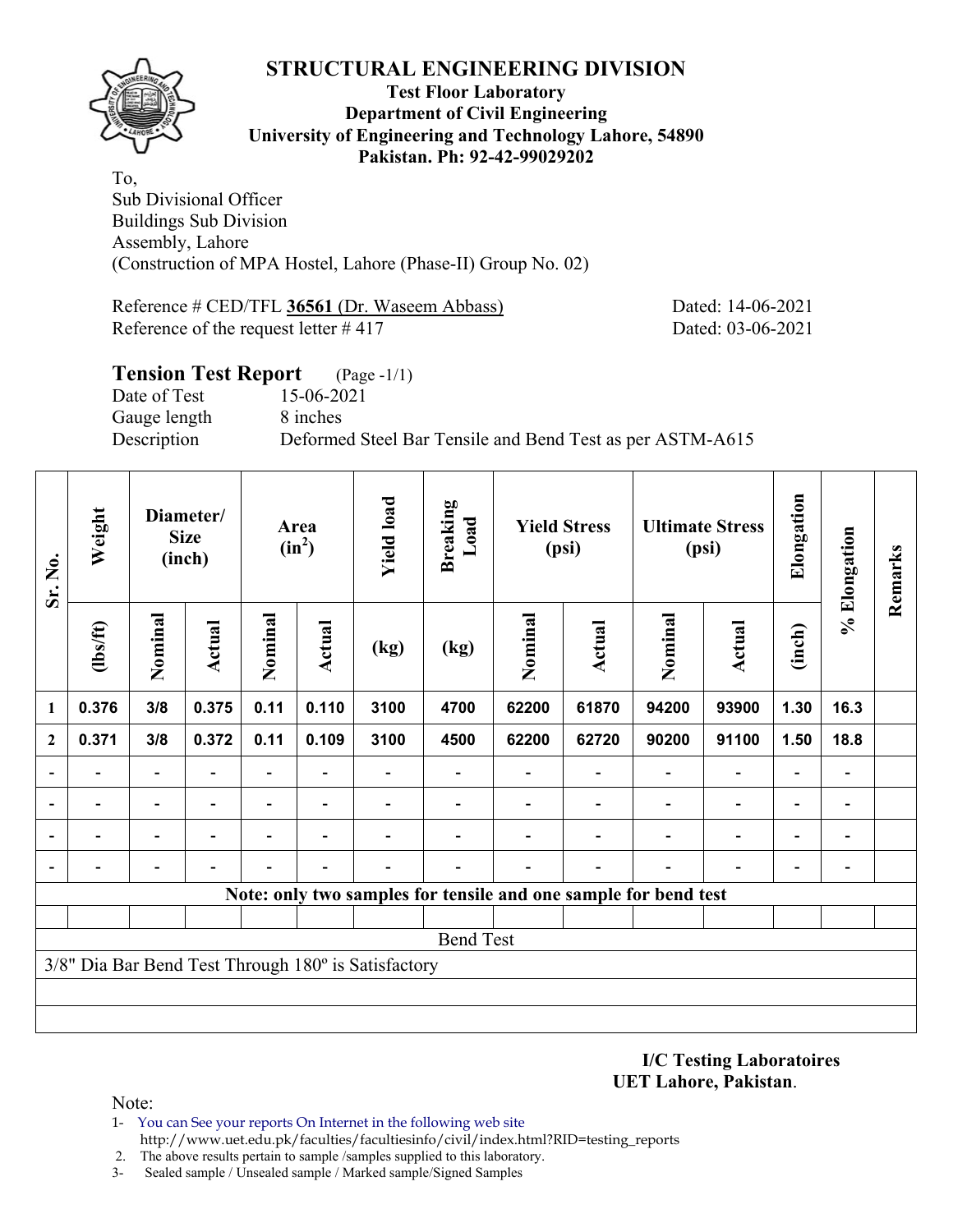

#### **Test Floor Laboratory Department of Civil Engineering University of Engineering and Technology Lahore, 54890 Pakistan. Ph: 92-42-99029202**

To, M/S Defence Housing Authority. Lahore Cantt (Development of Prism DHA Phase-9/Pkg -8 (M/s Maaksons) (Mughal Steel)

| Reference # CED/TFL 36562 (Dr. Waseem Abbass)                 |  |
|---------------------------------------------------------------|--|
| Reference of the request letter $\# 408/241 / [Lab/82/13571]$ |  |

Dated: 14-06-2021 Dated: 11-06-2021

# **Tension Test Report** (Page -1/1)

Date of Test 15-06-2021 Gauge length 8 inches

Description Deformed Steel Bar Tensile and Bend Test as per ASTM-A615

| Sr. No.                 | Weight                                        |                          | Diameter/<br>size |         | Area<br>$(in^2)$ | <b>Yield load</b> | <b>Breaking</b><br>Load |         | <b>Yield Stress</b><br>(psi) |                                                                   | <b>Ultimate Stress</b><br>(psi) | Elongation               | % Elongation | Remarks                                                   |
|-------------------------|-----------------------------------------------|--------------------------|-------------------|---------|------------------|-------------------|-------------------------|---------|------------------------------|-------------------------------------------------------------------|---------------------------------|--------------------------|--------------|-----------------------------------------------------------|
|                         | (1bs/ft)                                      | Nominal<br>$(\#)$        | Actual<br>(inch)  | Nominal | <b>Actual</b>    | (kg)              | (kg)                    | Nominal | Actual                       | Nominal                                                           | Actual                          | (inch)                   |              |                                                           |
| 1                       | 0.374                                         | $\overline{\mathbf{3}}$  | 0.374             | 0.11    | 0.110            | 3500              | 4800                    | 70200   | 70210                        | 96200                                                             | 96300                           | 0.80                     | 10.0         | $\begin{array}{c} \text{Sample} \\ \text{01} \end{array}$ |
| $\mathbf{2}$            | 0.375                                         | 3                        | 0.375             | 0.11    | 0.110            | 3500              | 4700                    | 70200   | 70010                        | 94200                                                             | 94100                           | 0.90                     | 11.3         |                                                           |
| $\mathbf{3}$            | 0.374                                         | $\overline{\mathbf{3}}$  | 0.374             | 0.11    | 0.110            | 3500              | 4700                    | 70200   | 70170                        | 94200                                                             | 94300                           | 1.00                     | 12.5         | $\begin{array}{c} \text{Sample} \\ 02 \end{array}$        |
| $\overline{\mathbf{4}}$ | 0.377                                         | 3                        | 0.376             | 0.11    | 0.111            | 3600              | 4900                    | 72200   | 71580                        | 98200                                                             | 97500                           | 0.90                     | 11.3         |                                                           |
|                         |                                               | $\overline{\phantom{0}}$ |                   |         |                  |                   |                         |         |                              |                                                                   |                                 | $\overline{\phantom{0}}$ |              |                                                           |
|                         |                                               | $\overline{\phantom{0}}$ |                   |         |                  |                   |                         |         |                              |                                                                   |                                 | ۰                        |              |                                                           |
|                         |                                               |                          |                   |         |                  |                   |                         |         |                              | Note: only four samples for tensile and two samples for bend test |                                 |                          |              |                                                           |
|                         |                                               |                          |                   |         |                  |                   |                         |         |                              |                                                                   |                                 |                          |              |                                                           |
|                         |                                               |                          |                   |         |                  |                   | <b>Bend Test</b>        |         |                              |                                                                   |                                 |                          |              |                                                           |
|                         | #3 Bar Bend Test Through 180° is Satisfactory |                          |                   |         |                  |                   |                         |         |                              |                                                                   |                                 |                          |              |                                                           |
|                         | #3 Bar Bend Test Through 180° is Satisfactory |                          |                   |         |                  |                   |                         |         |                              |                                                                   |                                 |                          |              |                                                           |
|                         |                                               |                          |                   |         |                  |                   |                         |         |                              |                                                                   |                                 |                          |              |                                                           |

**I/C Testing Laboratoires UET Lahore, Pakistan**.

Note:

1- You can See your reports On Internet in the following web site http://www.uet.edu.pk/faculties/facultiesinfo/civil/index.html?RID=testing\_reports

2. The above results pertain to sample /samples supplied to this laboratory.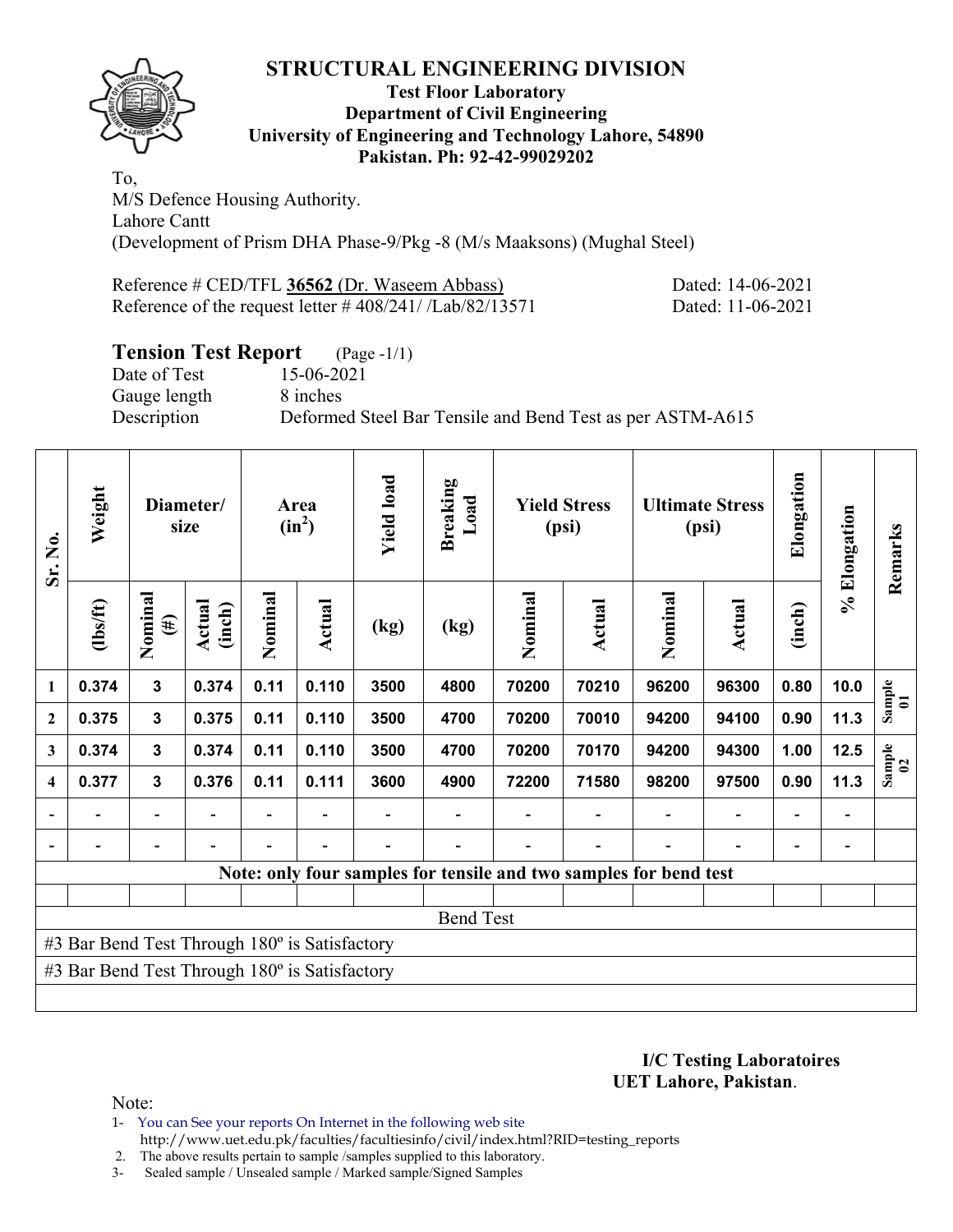**Test Floor Laboratory Department of Civil Engineering University of Engineering and Technology Lahore, 54890 Pakistan. Ph: 92-42-99029202** 

To, Engr. Project Director Elite Engineering (Pvt) Limited Sitara Heights 3-Jays Tower, Gulberg-III, Lahore

Reference # CED/TFL 36564 (Dr. Waseem Abbass) Dated: 14-06-2021 Reference of the request letter # EEPL/SH/001/006 Dated: 14-06-2021

# **Tension Test Report** (Page -1/1)

Date of Test 15-06-2021 Gauge length 8 inches

Description Deformed Steel Bar Tensile and Bend Test as per ASTM-A615

| Sr. No.        | Weight         |                          | Diameter/<br><b>Size</b><br>(inch) |                | Area<br>$(in^2)$         | <b>Yield load</b>                                   | <b>Breaking</b><br>Load                                         |         | <b>Yield Stress</b><br>(psi) |                | <b>Ultimate Stress</b><br>(psi) | Elongation               | % Elongation   | Remarks                       |
|----------------|----------------|--------------------------|------------------------------------|----------------|--------------------------|-----------------------------------------------------|-----------------------------------------------------------------|---------|------------------------------|----------------|---------------------------------|--------------------------|----------------|-------------------------------|
|                | $\frac{2}{10}$ | Nominal                  | Actual                             | Nominal        | Actual                   | (kg)                                                | (kg)                                                            | Nominal | <b>Actual</b>                | Nominal        | Actual                          | (inch)                   |                |                               |
| 1              | 0.368          | 3/8                      | 0.371                              | 0.11           | 0.108                    | 3900                                                | 5200                                                            | 78200   | 79490                        | 104200         | 106000                          | 1.00                     | 12.5           | <b>Batala</b><br><b>Steel</b> |
| $\mathbf{2}$   | 0.368          | 3/8                      | 0.371                              | 0.11           | 0.108                    | 3400                                                | 4700                                                            | 68200   | 69300                        | 94200          | 95800                           | 1.10                     | 13.8           |                               |
|                |                |                          |                                    |                |                          |                                                     |                                                                 |         |                              |                |                                 | $\overline{\phantom{0}}$ |                |                               |
| $\blacksquare$ | Ξ.             | $\overline{\phantom{a}}$ | $\overline{\phantom{a}}$           |                | $\overline{\phantom{a}}$ |                                                     |                                                                 |         | $\overline{\phantom{a}}$     | $\blacksquare$ | $\overline{\phantom{a}}$        | $\overline{\phantom{a}}$ | $\blacksquare$ |                               |
|                | $\blacksquare$ | $\overline{\phantom{0}}$ |                                    | $\blacksquare$ | $\overline{\phantom{0}}$ |                                                     |                                                                 |         |                              |                | $\overline{\phantom{a}}$        | $\overline{\phantom{0}}$ | $\blacksquare$ |                               |
|                |                | $\qquad \qquad -$        | $\overline{\phantom{0}}$           |                | $\blacksquare$           |                                                     |                                                                 |         | ٠                            |                | $\overline{\phantom{a}}$        | $\overline{\phantom{a}}$ | $\blacksquare$ |                               |
|                |                |                          |                                    |                |                          |                                                     | Note: only two samples for tensile and one sample for bend test |         |                              |                |                                 |                          |                |                               |
|                |                |                          |                                    |                |                          |                                                     |                                                                 |         |                              |                |                                 |                          |                |                               |
|                |                |                          |                                    |                |                          |                                                     | <b>Bend Test</b>                                                |         |                              |                |                                 |                          |                |                               |
|                |                |                          |                                    |                |                          | 3/8" Dia Bar Bend Test Through 180° is Satisfactory |                                                                 |         |                              |                |                                 |                          |                |                               |
|                |                |                          |                                    |                |                          |                                                     |                                                                 |         |                              |                |                                 |                          |                |                               |
|                |                |                          |                                    |                |                          |                                                     |                                                                 |         |                              |                |                                 |                          |                |                               |

**I/C Testing Laboratoires UET Lahore, Pakistan**.

Note:

1- You can See your reports On Internet in the following web site http://www.uet.edu.pk/faculties/facultiesinfo/civil/index.html?RID=testing\_reports

2. The above results pertain to sample /samples supplied to this laboratory.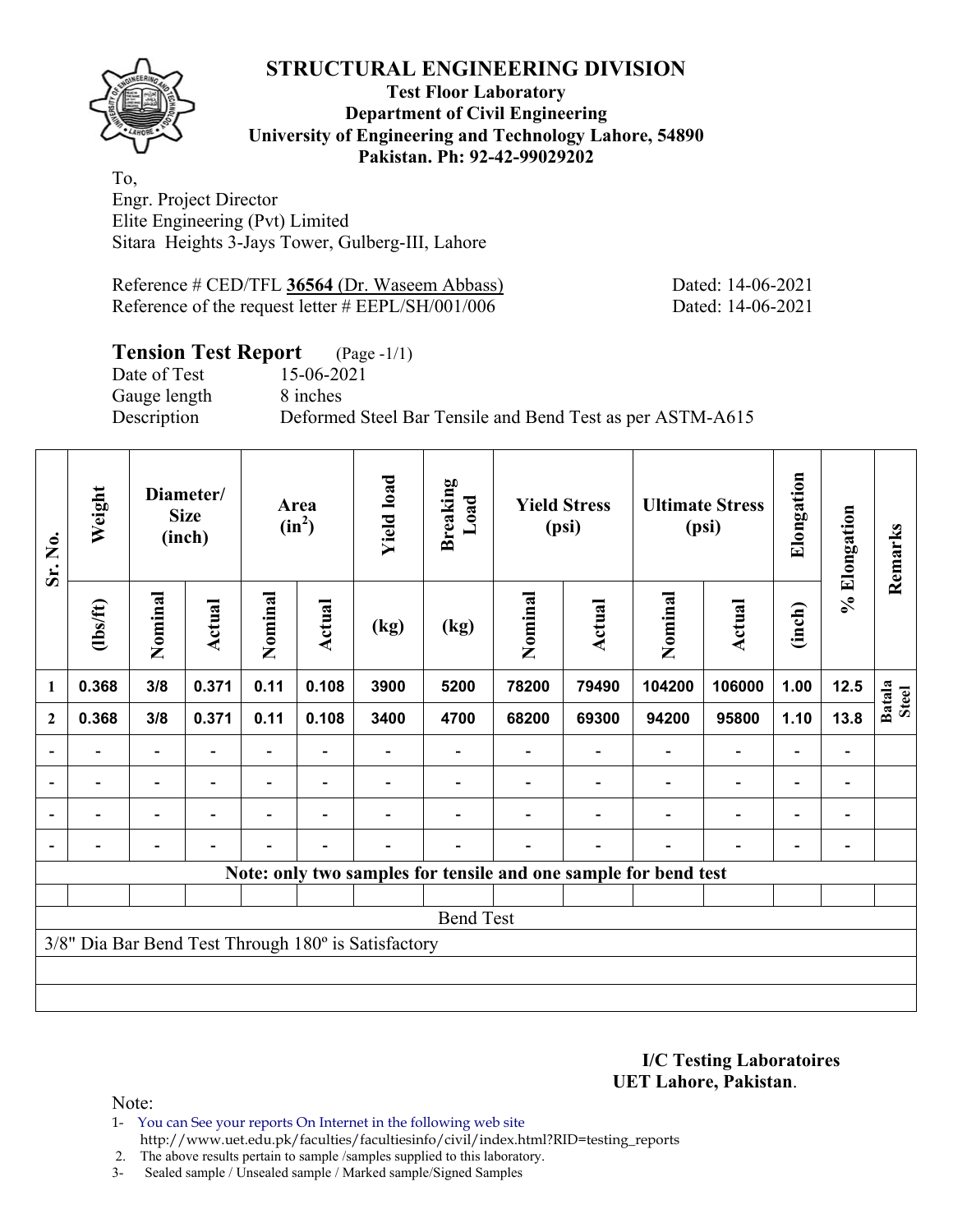

#### **Test Floor Laboratory Department of Civil Engineering University of Engineering and Technology Lahore, 54890 Pakistan. Ph: 92-42-99029202**

To,

Sub Engineer (Civil) Daanish School Chishtian Construction of Remainig Boundary Wall at Daanish Schools (Boys & Girls) Chishtian, District Bahawalnagar

| Reference # CED/TFL 36565 (Dr. Waseem Abbass)             |
|-----------------------------------------------------------|
| Reference of the request letter $\#$ Const/CTN/062021/236 |

Dated: 14-06-2021 Dated: 01-06-2021

## **Tension Test Report** (Page -1/1) Date of Test 15-06-2021 Gauge length 8 inches Description Deformed Steel Bar Tensile and Bend Test as per ASTM-A615

| Sr. No.      | Weight   |                          | Diameter/<br><b>Size</b><br>(inch) |                          | Area<br>$(in^2)$         | <b>Yield load</b>                                   | <b>Breaking</b><br>Load  |         | <b>Yield Stress</b><br>(psi) |                                                                 | <b>Ultimate Stress</b><br>(psi) | Elongation               | % Elongation             | Remarks |
|--------------|----------|--------------------------|------------------------------------|--------------------------|--------------------------|-----------------------------------------------------|--------------------------|---------|------------------------------|-----------------------------------------------------------------|---------------------------------|--------------------------|--------------------------|---------|
|              | (1bs/ft) | Nominal                  | Actual                             | Nominal                  | Actual                   | (kg)                                                | (kg)                     | Nominal | Actual                       | Nominal                                                         | <b>Actual</b>                   | (inch)                   |                          |         |
| 1            | 0.376    | 3/8                      | 0.375                              | 0.11                     | 0.110                    | 4300                                                | 5200                     | 86200   | 85790                        | 104200                                                          | 103800                          | 0.90                     | 11.3                     |         |
| $\mathbf{2}$ | 0.387    | 3/8                      | 0.381                              | 0.11                     | 0.114                    | 4200                                                | 5100                     | 84200   | 81330                        | 102200                                                          | 98800                           | 0.80                     | 10.0                     |         |
|              |          | $\overline{\phantom{0}}$ |                                    | $\overline{\phantom{a}}$ |                          |                                                     |                          |         | $\overline{\phantom{a}}$     |                                                                 | $\overline{\phantom{0}}$        | $\blacksquare$           | $\overline{\phantom{0}}$ |         |
|              |          | $\overline{\phantom{0}}$ | $\blacksquare$                     | $\overline{\phantom{a}}$ | $\overline{\phantom{a}}$ |                                                     | $\overline{\phantom{0}}$ |         | $\overline{\phantom{a}}$     | $\blacksquare$                                                  | $\overline{a}$                  | $\overline{\phantom{a}}$ | $\overline{\phantom{a}}$ |         |
|              |          |                          |                                    |                          |                          |                                                     |                          |         |                              |                                                                 | $\overline{\phantom{0}}$        | $\overline{\phantom{0}}$ | $\overline{\phantom{0}}$ |         |
|              |          |                          |                                    |                          |                          |                                                     |                          |         |                              |                                                                 |                                 |                          |                          |         |
|              |          |                          |                                    |                          |                          |                                                     |                          |         |                              | Note: only two samples for tensile and one sample for bend test |                                 |                          |                          |         |
|              |          |                          |                                    |                          |                          |                                                     |                          |         |                              |                                                                 |                                 |                          |                          |         |
|              |          |                          |                                    |                          |                          |                                                     | <b>Bend Test</b>         |         |                              |                                                                 |                                 |                          |                          |         |
|              |          |                          |                                    |                          |                          | 3/8" Dia Bar Bend Test Through 180° is Satisfactory |                          |         |                              |                                                                 |                                 |                          |                          |         |
|              |          |                          |                                    |                          |                          |                                                     |                          |         |                              |                                                                 |                                 |                          |                          |         |
|              |          |                          |                                    |                          |                          |                                                     |                          |         |                              |                                                                 |                                 |                          |                          |         |

**I/C Testing Laboratoires UET Lahore, Pakistan**.

Note:

1- You can See your reports On Internet in the following web site http://www.uet.edu.pk/faculties/facultiesinfo/civil/index.html?RID=testing\_reports

2. The above results pertain to sample /samples supplied to this laboratory.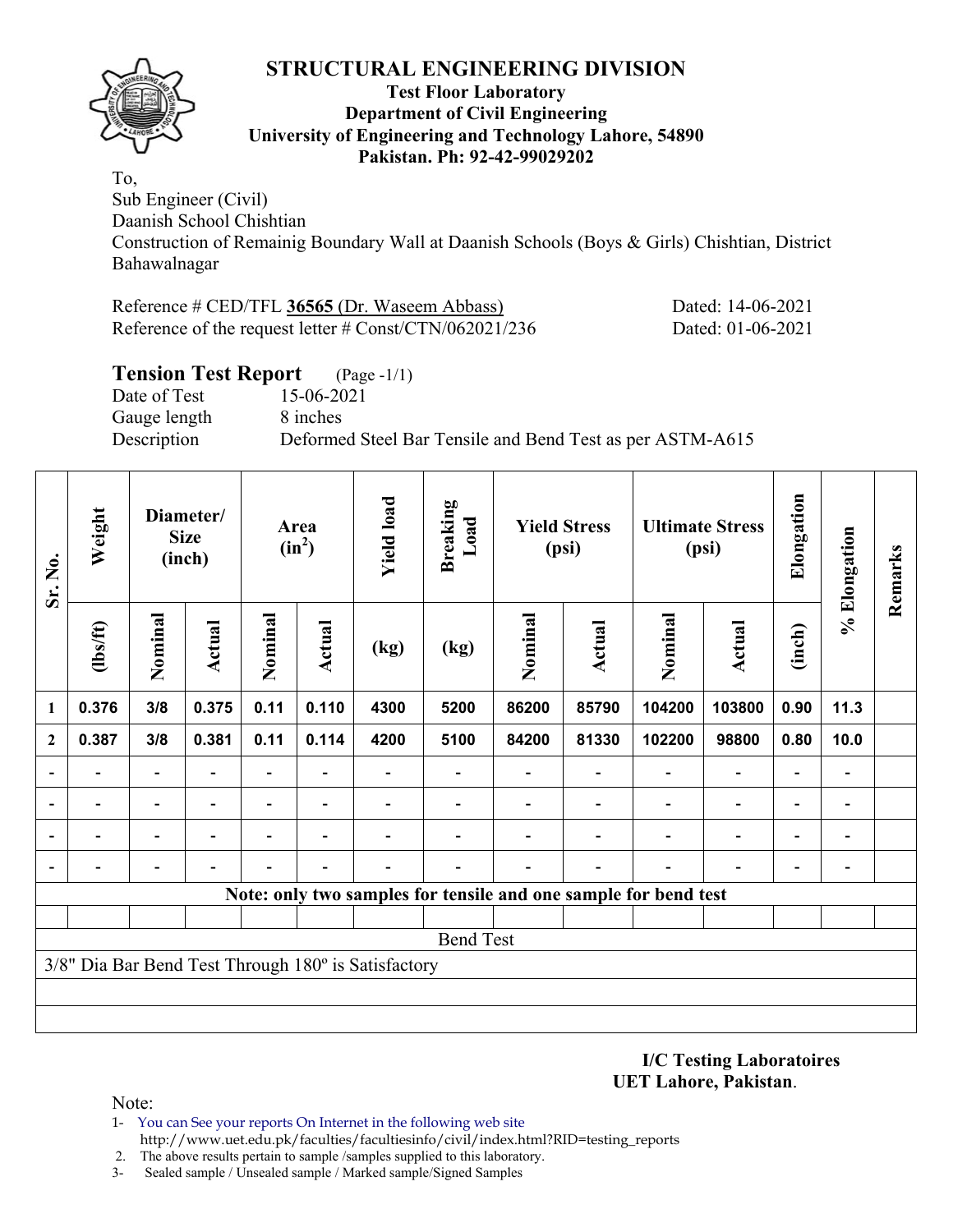

#### **Test Floor Laboratory Department of Civil Engineering University of Engineering and Technology Lahore, 54890 Pakistan. Ph: 92-42-99029202**

To, Sub Divisional Officer RMU, Rawalpindi Construction of Overhead Water Tank at Old Campus Tipu Road, Rawalpindi

Reference # CED/TFL **36566** (Dr. Waseem Abbass) Dated: 14-06-2021 Reference of the request letter # RMU/SDO/22 Dated: 29-05-2021

# **Tension Test Report** (Page -1/1)

Date of Test 15-06-2021 Gauge length 8 inches

Description Deformed Steel Bar Tensile and Bend Test as per ASTM-A615

| Sr. No. | Weight         |                          | Diameter/<br><b>Size</b><br>(inch) |                          | Area<br>$(in^2)$         | <b>Yield load</b>                                   | <b>Breaking</b><br>Load |         | <b>Yield Stress</b><br>(psi) |                                                                | <b>Ultimate Stress</b><br>(psi) | Elongation               | % Elongation   | Remarks |
|---------|----------------|--------------------------|------------------------------------|--------------------------|--------------------------|-----------------------------------------------------|-------------------------|---------|------------------------------|----------------------------------------------------------------|---------------------------------|--------------------------|----------------|---------|
|         | (1bs/ft)       | Nominal                  | Actual                             | Nominal                  | <b>Actual</b>            | (kg)                                                | (kg)                    | Nominal | Actual                       | Nominal                                                        | Actual                          | (inch)                   |                |         |
| 1       | 0.388          | 3/8                      | 0.381                              | 0.11                     | 0.114                    | 3700                                                | 5000                    | 74200   | 71580                        | 100200                                                         | 96800                           | 1.00                     | $12.5$         |         |
|         |                |                          |                                    |                          |                          |                                                     |                         |         |                              |                                                                | $\overline{\phantom{0}}$        | $\overline{a}$           |                |         |
|         |                |                          |                                    |                          |                          |                                                     |                         |         |                              |                                                                | $\overline{\phantom{0}}$        | $\overline{\phantom{0}}$ |                |         |
|         | $\blacksquare$ | $\blacksquare$           | $\blacksquare$                     |                          | $\overline{\phantom{a}}$ |                                                     |                         |         |                              | $\overline{\phantom{a}}$                                       | $\overline{\phantom{0}}$        | $\overline{\phantom{0}}$ | $\blacksquare$ |         |
|         | $\blacksquare$ | $\overline{\phantom{a}}$ |                                    | $\blacksquare$           | ۰                        |                                                     |                         |         |                              | ۰                                                              | $\overline{\phantom{0}}$        | $\overline{\phantom{a}}$ | $\blacksquare$ |         |
|         |                | $\overline{\phantom{0}}$ |                                    | $\overline{\phantom{0}}$ | $\blacksquare$           | $\blacksquare$                                      |                         |         | $\blacksquare$               |                                                                | $\overline{\phantom{0}}$        | $\overline{\phantom{0}}$ | $\blacksquare$ |         |
|         |                |                          |                                    |                          |                          |                                                     |                         |         |                              | Note: only one sample for tensile and one sample for bend test |                                 |                          |                |         |
|         |                |                          |                                    |                          |                          |                                                     |                         |         |                              |                                                                |                                 |                          |                |         |
|         |                |                          |                                    |                          |                          |                                                     | <b>Bend Test</b>        |         |                              |                                                                |                                 |                          |                |         |
|         |                |                          |                                    |                          |                          | 3/8" Dia Bar Bend Test Through 180° is Satisfactory |                         |         |                              |                                                                |                                 |                          |                |         |
|         |                |                          |                                    |                          |                          |                                                     |                         |         |                              |                                                                |                                 |                          |                |         |
|         |                |                          |                                    |                          |                          |                                                     |                         |         |                              |                                                                |                                 |                          |                |         |

**I/C Testing Laboratoires UET Lahore, Pakistan**.

Note:

1- You can See your reports On Internet in the following web site http://www.uet.edu.pk/faculties/facultiesinfo/civil/index.html?RID=testing\_reports

2. The above results pertain to sample /samples supplied to this laboratory.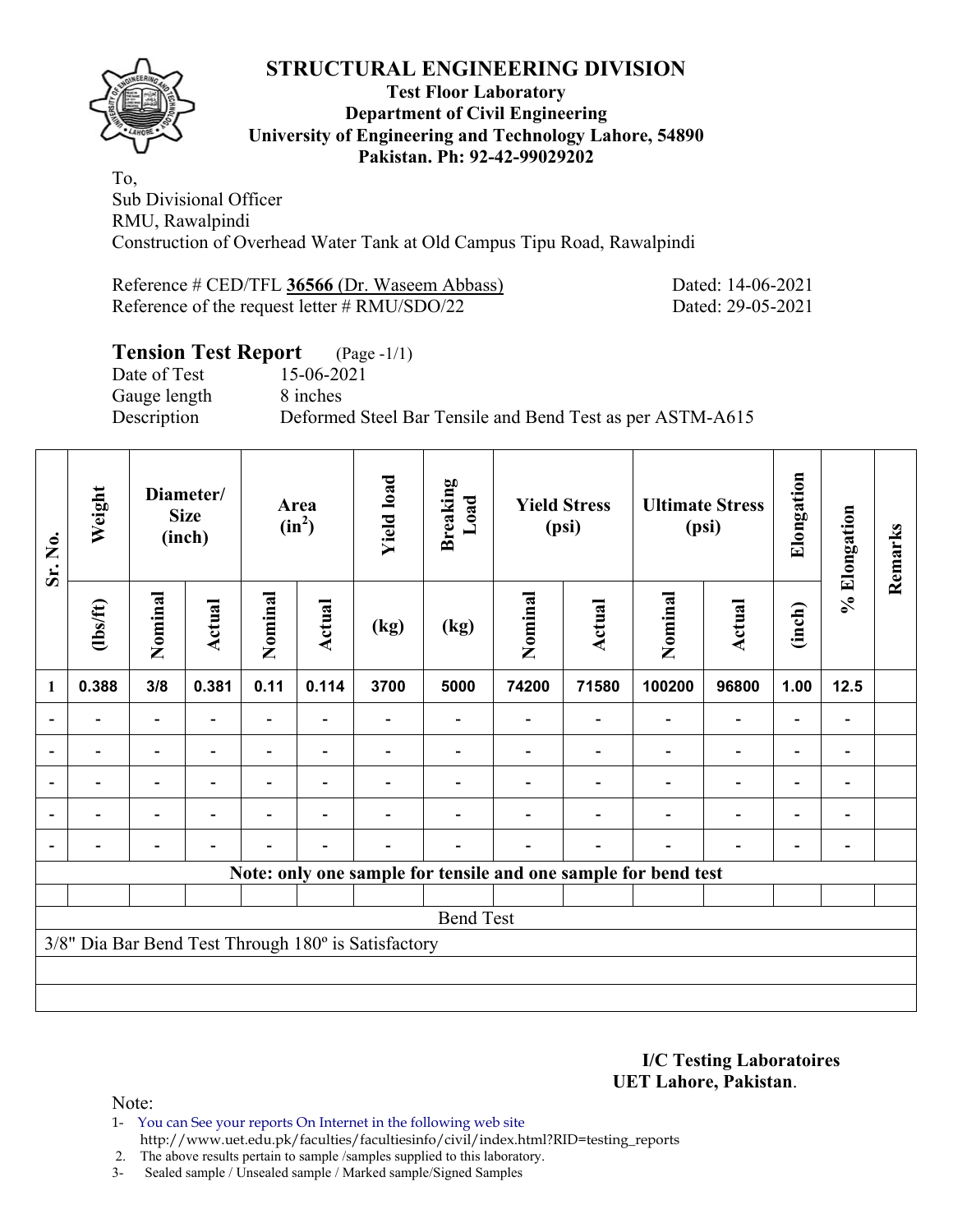

#### **Test Floor Laboratory Department of Civil Engineering University of Engineering and Technology Lahore, 54890 Pakistan. Ph: 92-42-99029202**

To, Project Manager ASMI Construction of Residence for Mr. Asif Jamal at Plot No. 1034 Sector K DHA Lahore

Reference # CED/TFL **36569** (Dr. Waseem Abbass) Dated: 14-06-2021 Reference of the request letter # Nil Dated: 14-06-2021

# **Tension Test Report** (Page -1/1) Date of Test 15-06-2021 Gauge length 8 inches Description Deformed Steel Bar Tensile and Bend Test as per ASTM-A615

| Sr. No.                  | Weight                                        |                          | Diameter/<br><b>Size</b> |                | Area<br>$(in^2)$         | <b>Yield load</b> | <b>Breaking</b><br>Load                                         |                          | <b>Yield Stress</b><br>(psi) |                          | <b>Ultimate Stress</b><br>(psi) | Elongation               | % Elongation             | Remarks |
|--------------------------|-----------------------------------------------|--------------------------|--------------------------|----------------|--------------------------|-------------------|-----------------------------------------------------------------|--------------------------|------------------------------|--------------------------|---------------------------------|--------------------------|--------------------------|---------|
|                          | $\frac{2}{10}$                                | Nominal<br>$(\#)$        | Actual<br>(inch)         | Nominal        | Actual                   | (kg)              | (kg)                                                            | Nominal                  | Actual                       | Nominal                  | <b>Actual</b>                   | (inch)                   |                          |         |
| $\mathbf{1}$             | 0.407                                         | $\mathbf{3}$             | 0.390                    | 0.11           | 0.120                    | 3800              | 4800                                                            | 76200                    | 69970                        | 96200                    | 88400                           | 1.00                     | 12.5                     |         |
| $\mathbf{2}$             | 0.408                                         | $\mathbf{3}$             | 0.391                    | 0.11           | 0.120                    | 3800              | 4800                                                            | 76200                    | 69810                        | 96200                    | 88200                           | 1.10                     | 13.8                     |         |
| $\overline{\phantom{a}}$ |                                               | $\overline{\phantom{a}}$ | $\overline{\phantom{0}}$ | $\blacksquare$ |                          |                   |                                                                 | $\overline{\phantom{a}}$ | $\overline{\phantom{a}}$     |                          | $\overline{\phantom{a}}$        | $\overline{\phantom{a}}$ | $\blacksquare$           |         |
| $\overline{\phantom{a}}$ |                                               | $\overline{\phantom{a}}$ |                          |                |                          |                   |                                                                 |                          | $\overline{\phantom{0}}$     |                          | $\overline{\phantom{a}}$        | $\overline{\phantom{0}}$ | $\overline{\phantom{a}}$ |         |
| $\overline{\phantom{a}}$ | -                                             | $\overline{\phantom{a}}$ | $\overline{\phantom{0}}$ |                | $\overline{\phantom{0}}$ |                   |                                                                 |                          | $\overline{\phantom{0}}$     |                          | $\overline{\phantom{a}}$        | $\overline{\phantom{0}}$ | $\overline{\phantom{a}}$ |         |
| $\blacksquare$           |                                               | $\overline{\phantom{0}}$ |                          |                |                          |                   |                                                                 |                          | $\overline{\phantom{0}}$     | $\overline{\phantom{0}}$ | $\overline{\phantom{a}}$        | $\overline{\phantom{0}}$ | $\overline{\phantom{a}}$ |         |
|                          |                                               |                          |                          |                |                          |                   | Note: only two samples for tensile and one sample for bend test |                          |                              |                          |                                 |                          |                          |         |
|                          |                                               |                          |                          |                |                          |                   |                                                                 |                          |                              |                          |                                 |                          |                          |         |
|                          |                                               |                          |                          |                |                          |                   | <b>Bend Test</b>                                                |                          |                              |                          |                                 |                          |                          |         |
|                          | #3 Bar Bend Test Through 180° is Satisfactory |                          |                          |                |                          |                   |                                                                 |                          |                              |                          |                                 |                          |                          |         |
|                          |                                               |                          |                          |                |                          |                   |                                                                 |                          |                              |                          |                                 |                          |                          |         |
|                          |                                               |                          |                          |                |                          |                   |                                                                 |                          |                              |                          |                                 |                          |                          |         |

**I/C Testing Laboratoires UET Lahore, Pakistan**.

Note:

- 1- You can See your reports On Internet in the following web site http://www.uet.edu.pk/faculties/facultiesinfo/civil/index.html?RID=testing\_reports
- 2. The above results pertain to sample /samples supplied to this laboratory.
- 3- Sealed sample / Unsealed sample / Marked sample/Signed Samples